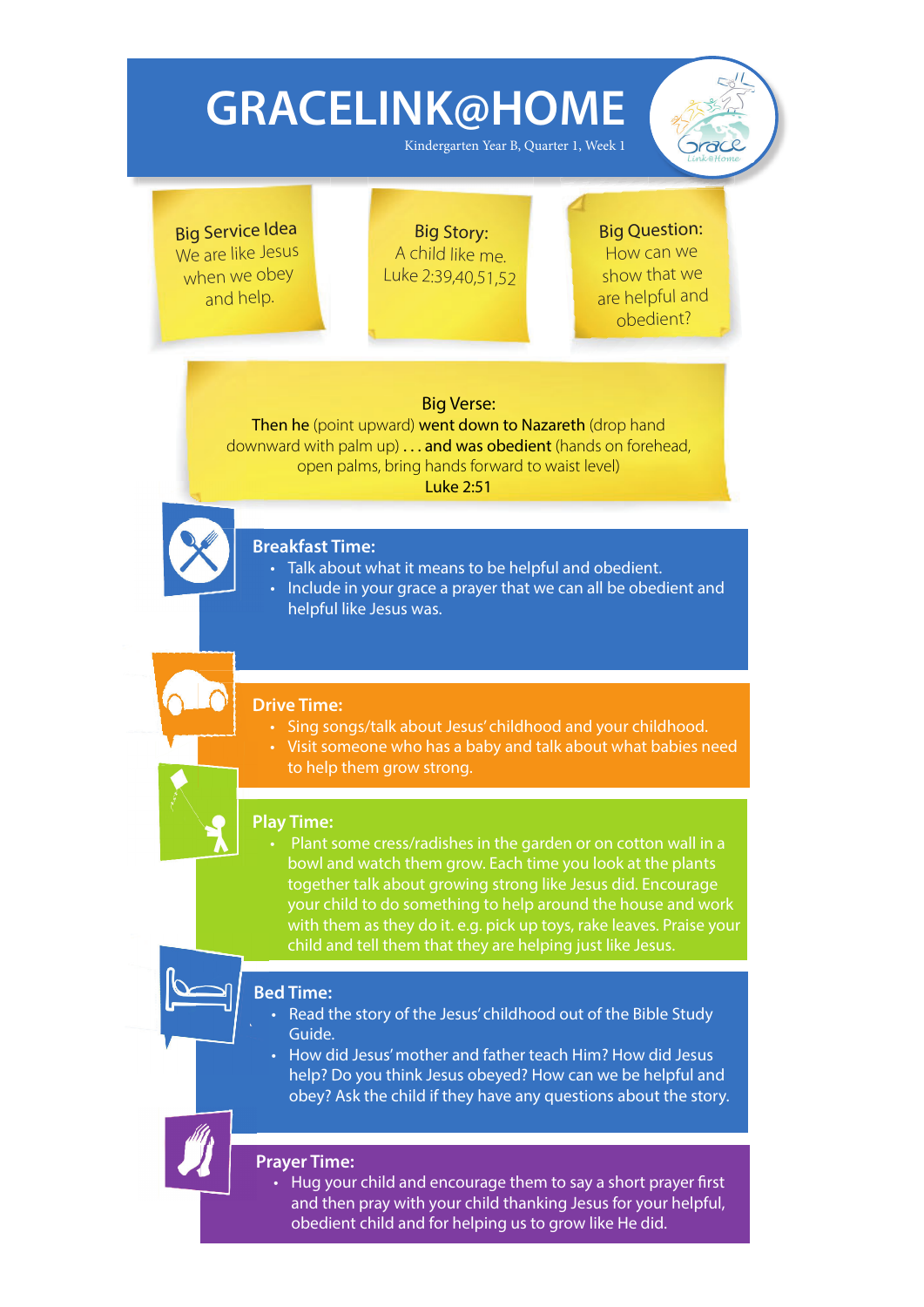Kindergarten Year B, Quarter 1, Week 2



Big Service Idea We serve God when we do our best work.

Big Story: Daddy's Helper Matthew 13:55

### Big Question: What would God like us to do to serve Him today?

### Big Verse:

Even a child (place hand flat a few feet from the ground, showing a small child's height) is known (point to forehead) by his actions (pretend you are doing something with hands) Proverbs 20:11 (palms together and then open).



## **Breakfast Time: B**

- Read the memory verse and talk about why it is important to always do our best.
- Include in your grace a prayer that our actions will reflect Jesus today.

### **Drive Time:**

• Sing songs/talk about building things like Jesus did. If possible go past a building site and watch the workers hard on the site and talk about their work.



### **Play Time:**

- bang nails into wood or else build something together. Talk about how Jesus would have helped his dad to build things in their carpenters shop.
- Or use lego/duplo and toy tools to build a house or tower and talk would have done their best.

### **Bed Time: Be**

- Read the story of the Jesus helping his father out of the Bible Study Guide. How did Jesus help? Do you think Jesus would have worked hard? Do you think Jesus always did His best?
- What actions can we do to work hard and serve God by doing our best? Ask the child if they have any questions about the story. Make sure you child understands that Jesus loves us no matter what.

### **Prayer Time:**

• Hug your child and encourage them to say a short prayer first and then pray with your child thanking Jesus that he loves us no matter what. Please help us to serve you by always doing our best work.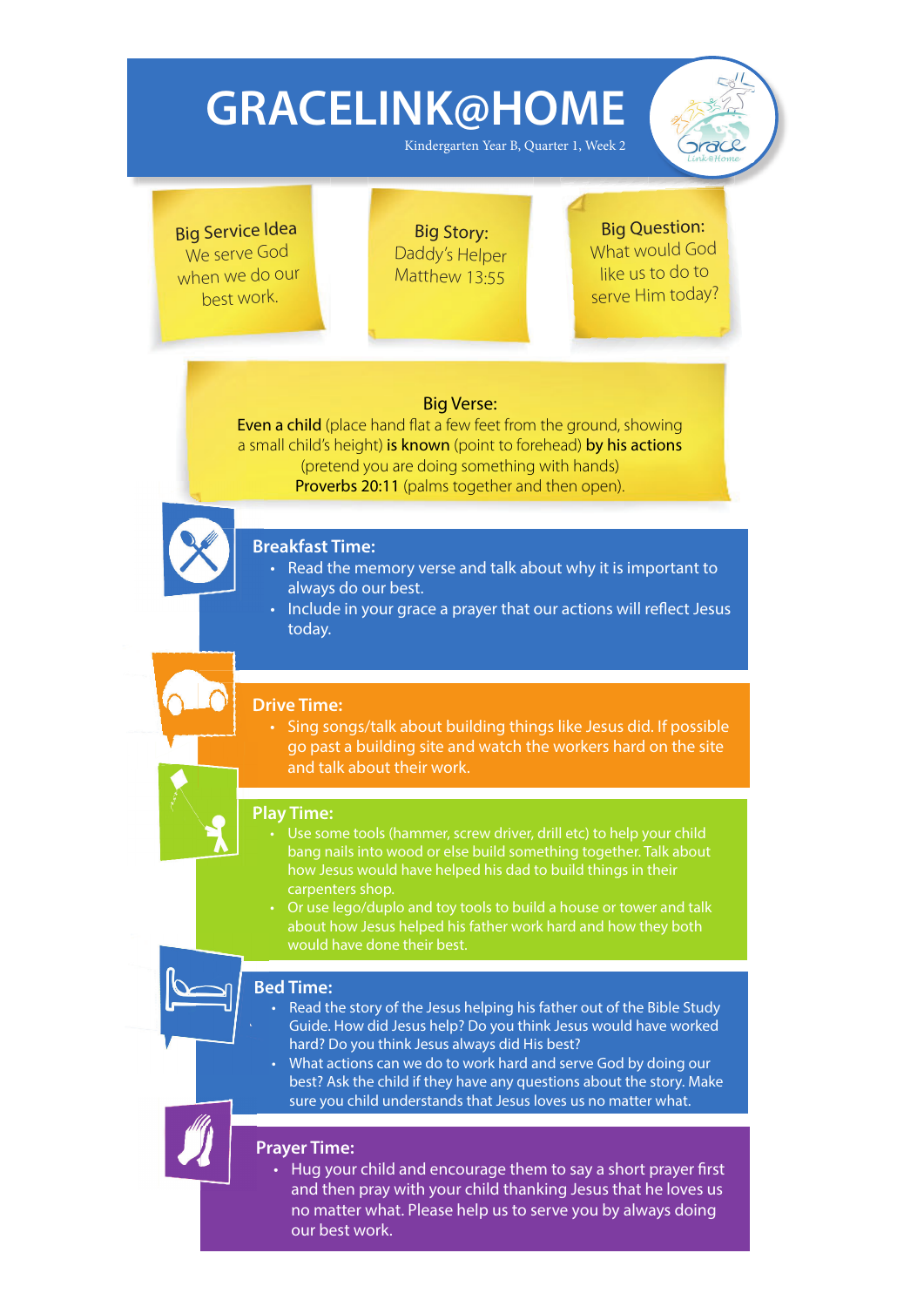Kindergarten Year B, Quarter 1, Week 3



Big Service Idea We learn so that we can help others.

Big Story: Lost and Found Luke 2:41-50

Big Question: How do we grow in wisdom and stature?

### Big Verse:

And Jesus (point upward) grew (hands at waist, palms open, move upward to chin) in wisdom (point to head) and stature (raise hand above head) Luke 2:52



### **Breakfast Time: B**

- Read the memory verse and talk about how Jesus grew in wisdom and stature.
- What is stature?
- Include in your grace a prayer that we will grow in wisdom and stature today.

### **Drive Time:**

• Sing/play songs about growing. Point to tall trees out the window and talk about how God sends the rain and sun to help these trees grow strong.



## **Play Time:**

- happy they must have been to find Him.
- Or visit a church or cathedral and talk about what happens there. Talk about what it means to do God's work. Help your child make cards for the Pastor, Sabbath School teacher and other church leaders thanking them for doing.

## **Bed Time: Be**

- Read the story of the Jesus in the temple from the Bible Study Guide. Why do you think Jesus went to the temple? Where did Jesus learn all these things?
- How can we learn and grow strong like Jesus? Ask the child if they have any questions about the story.

### **Prayer Time:**

• Hug your child and encourage them to say a short prayer first and then pray with your child "thanking Jesus that we have parents and a Sabbath school and church to teach us how to grow to be wise and strong like he was. Please help us to learn all about you so that we can serve others."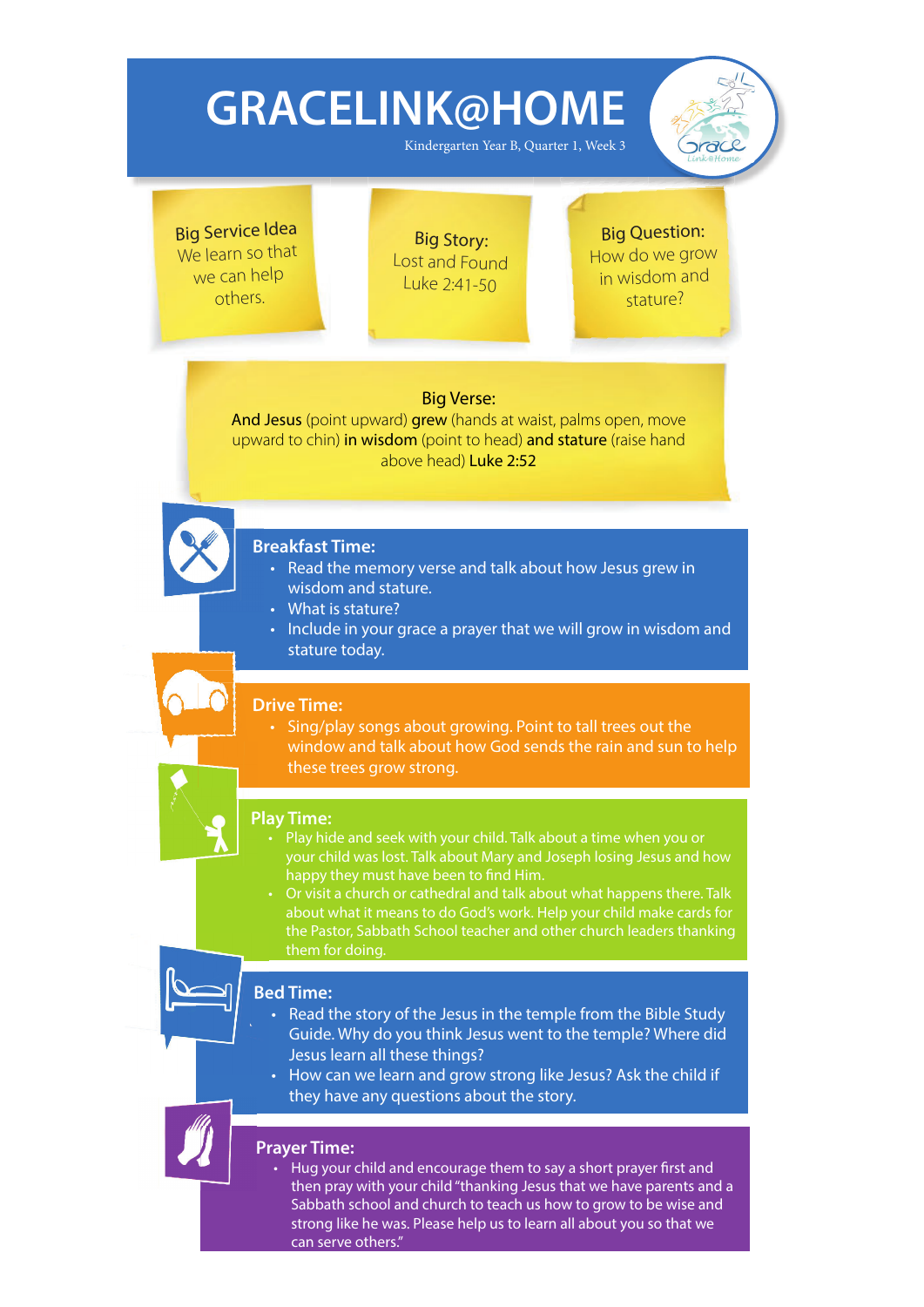Kindergarten Year B, Quarter 1, Week 4



Big Service Idea We serve God when we are kind.

Big Story: Friend To All Luke 2:40, 51,52

Big Question: How we can be kind to others today?

Big Verse: Be kind . . . (cross arms over chest) to one another (point to others) Ephesians 4:32



### **Breakfast Time: B**

- Read the memory verse and talk about how Jesus was kind to others including animals.
- How can you take care and look after things.
- Include in your grace a prayer that we will find ways to be kind to others and the world we live in today.

#### **Drive Time:**

• Sing/play songs about being kind to others. As you drive, talk about and demonstrate how we can be kind to our fellow drivers on the road. Observe animals and plants on the journey and talk about how Jesus cares for them.



### **Play Time:**

- Go for a walk with a garbage bag and help your child pick up rubbish. At the same time count all of the things that God has made for us to enjoy and be kind to.
- Or visit an animal shelter and take some animal food along to donate to
- them. Talk about why animal shelters rescue and care for

### **Bed Time: Be**

- Read the story out of the Bible Study Guide. Why was Jesus so kind to the world around him? Why was he kind to others?
- How can we be kind to the things in this world and others? Ask the child if they have any questions about the story.

**Prayer Time:** 

• Hug your child and encourage them to say a short prayer first and then pray with your child "thanking Jesus that He made this world. Help us to take care of it and care for others like Jesus did."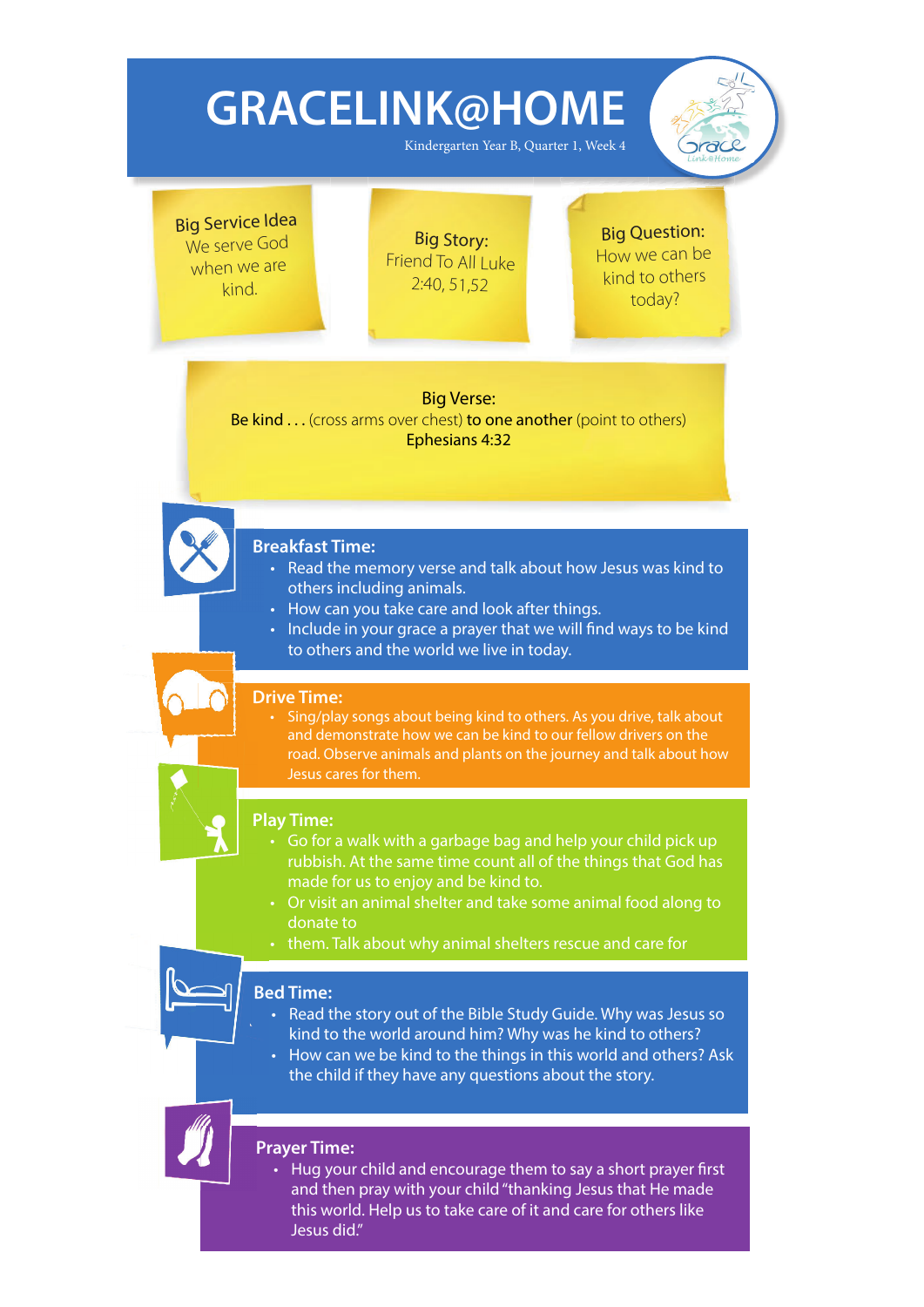Kindergarten Year B, Quarter 1, Week 5



Big Service Idea Jesus loves me! He wants me in His family!

Big Story: Let Them Come! Luke 18:15-17

### Big Question: How we can show love to all children today?

### Big Verse:

Let the little children (hold hand out with palm down as if to show how tall a small child is) come (beckon to come with hand) to me (point to self) Luke 18:16



## **Breakfast Time: B**

- Read Luke 18:15-17 and talk about Jesus taking the time and showing love for children.
- Say a prayer thanking Him that we are part of His family!

### **Drive Time:**

• As you are driving, point out parents and grandparents, teachers etc caring for children. Talk about how much Jesus loves and cares for children too!



### **Play Time: P**

- Help your child draw or paint a picture of your family and Jesus Write "I'm in Jesus' Family on it. And place it on the fridge or other
- Or role play children trying to see Jesus and the disciples keeping on your lap and pray together thanking Jesus for loving children.

## **Bed Time: Be**

- Read the story of Jesus and the children out of the Bible Study Guide.
- Ask your child how it might have felt to sit on Jesus' lap. What do you think he would say to you? What do you want to say to Him? Ask the child if they have any questions about the story.

### **Prayer Time:**

• Hug your child and ask them to say a short prayer first and then you pray for them. Thank Jesus for loving us and wanting us in His family.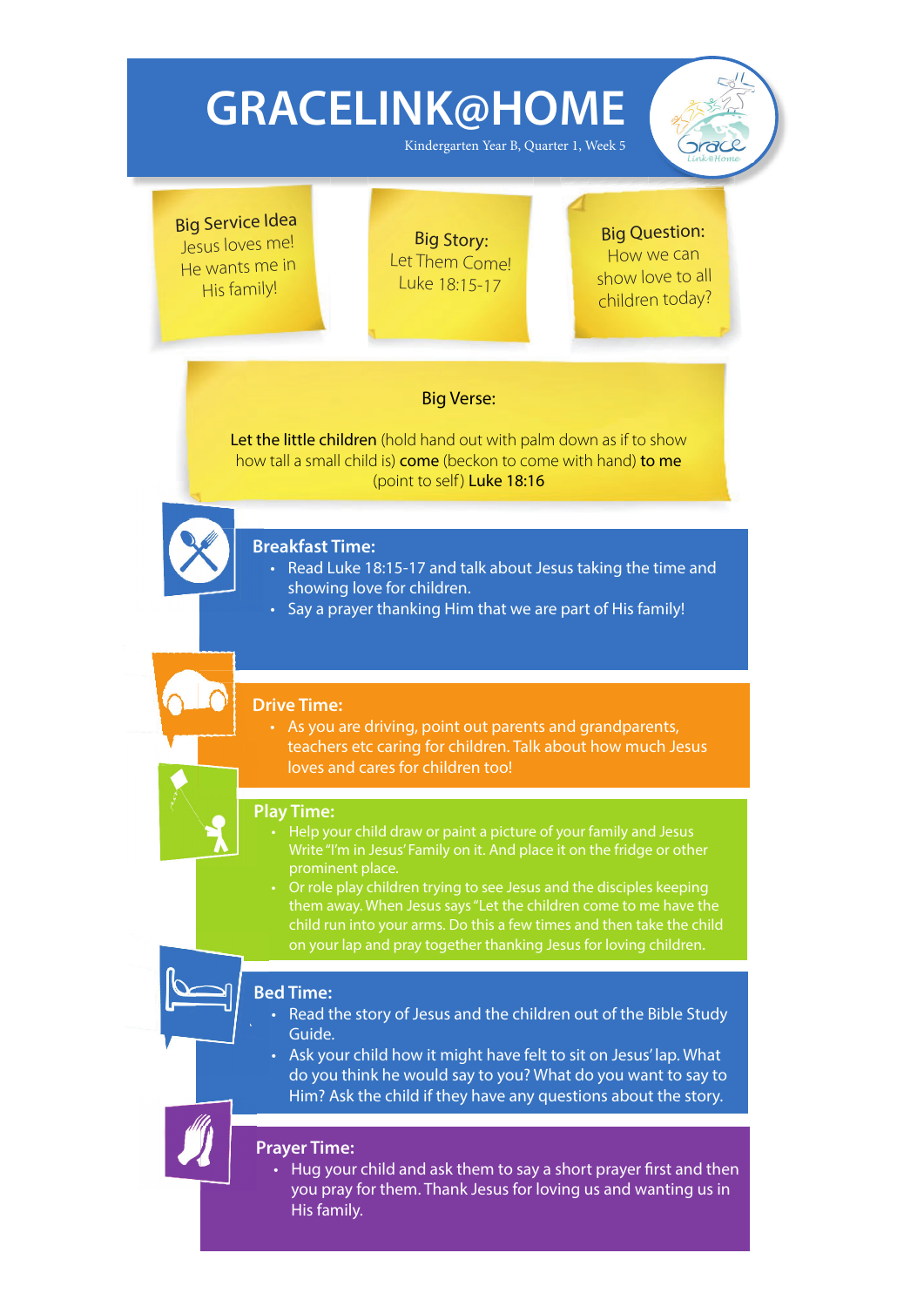Kindergarten Year B Quarter 1, Week 6



Big Grace Idea Jesus wants everyone to be in His family.

Big Story: Too Short to See (Luke 19:1-10)

## Big Question:

How we can love someone who is different than us?

### Big Verse:

Jesus (point upward) came (with hands extended, palms up, bring hands toward self) to seek (hands over eyes as if looking for something) and to save (with fists crossed at the wrists, move hands apart) what was lost (bring fingertips of both hands together, then drop hands away from each other) Luke 19:10.



### **Breakfast Time: B**

- Talk about how Jesus loves everybody including people we don't like.
- How do you love someone you don't like?
- Say a prayer ask God to help you love everyone like Jesus does.

### **Drive Time:**

• Point out what is going on around you as you drive and talk about how Jesus loves everybody. As you are driving, find a tree with big branches going over the road. Talk about why Zacchaeus climbed a tree!



## **Play Time:**

• Play in back yard or garden. Play hide and seek and talk about what the memory verse means. Have child climb tree. Walk under and look up and call a child down because you are going to their house for tea. Have a tea party with your child and then talk about how Jesus wants everyone to be in His family.

### **Bed Time: Be**

- Read the story of Zacchaeus out of the Bible Study Guide and ask why did people not like Zacchaeus? What did Jesus do?
- How did Zacchaeus try and make things right. Do you know someone that other people don't like?
- Does Jesus like them?

### **Prayer Time:**

• Hug your child and encourage them to say a short prayer first and then pray with your child thanking God for coming to save us. Thank you for our family and that you love everybody. Help us to love them to.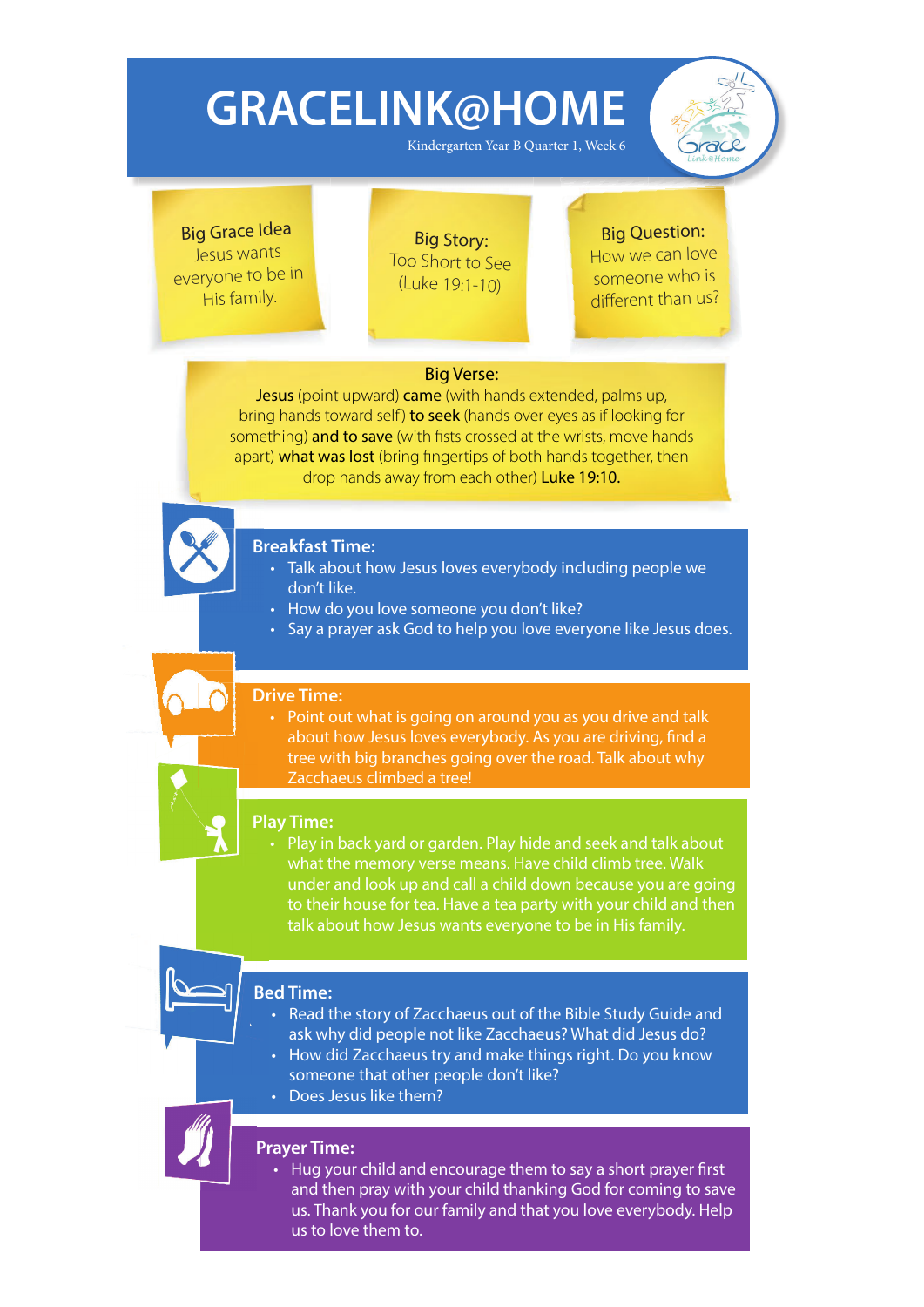Kindergarten Year B, Quarter 1, Week 7



Big Grace Idea God wants us to show love to everyone.

Big Story: Who is Your Neighbour? (Luke 10:25-37)

Big Question: How can love others as we love ourselves?

Big Verse:

Love (cross arms over your chest) your neighbour (point to others) as yourself (point to self) Luke 10:27



## **Breakfast Time: B**

- Read Luke 10:27 and talk about Jesus love for everybody.
- Why does Jesus love everybody?
- Include in your grace a prayer that we love others as we love ourselves.

#### **Drive Time:**

• As you drive along the road look for people or buildings that are used to help others) e.g. fire station, police station, ambulance station, Hospital etc) Talk

## **Play Time:**

- Look in magazines or books for people of different races and cultures and countries. Talk about how they are different and similar to us. Ask Jesus to help you show love to everyone no matter where they come from or where they live.
- Tell of a story where you were a good Samaritan or where someone was a good Samaritan to you.

## **Bed Time: Be**

• Read the story of the Good Samaritan out of the Bible Study Guide and ask why the first two people did not help. What did the Samaritan do? What does this story teach us? How can we be a good Samaritan?

**Prayer Time:** 

• Hug your child and encourage your child to say a short prayer first and then pray with your child asking God to help you to be a good Samaritan and to show love to everyone.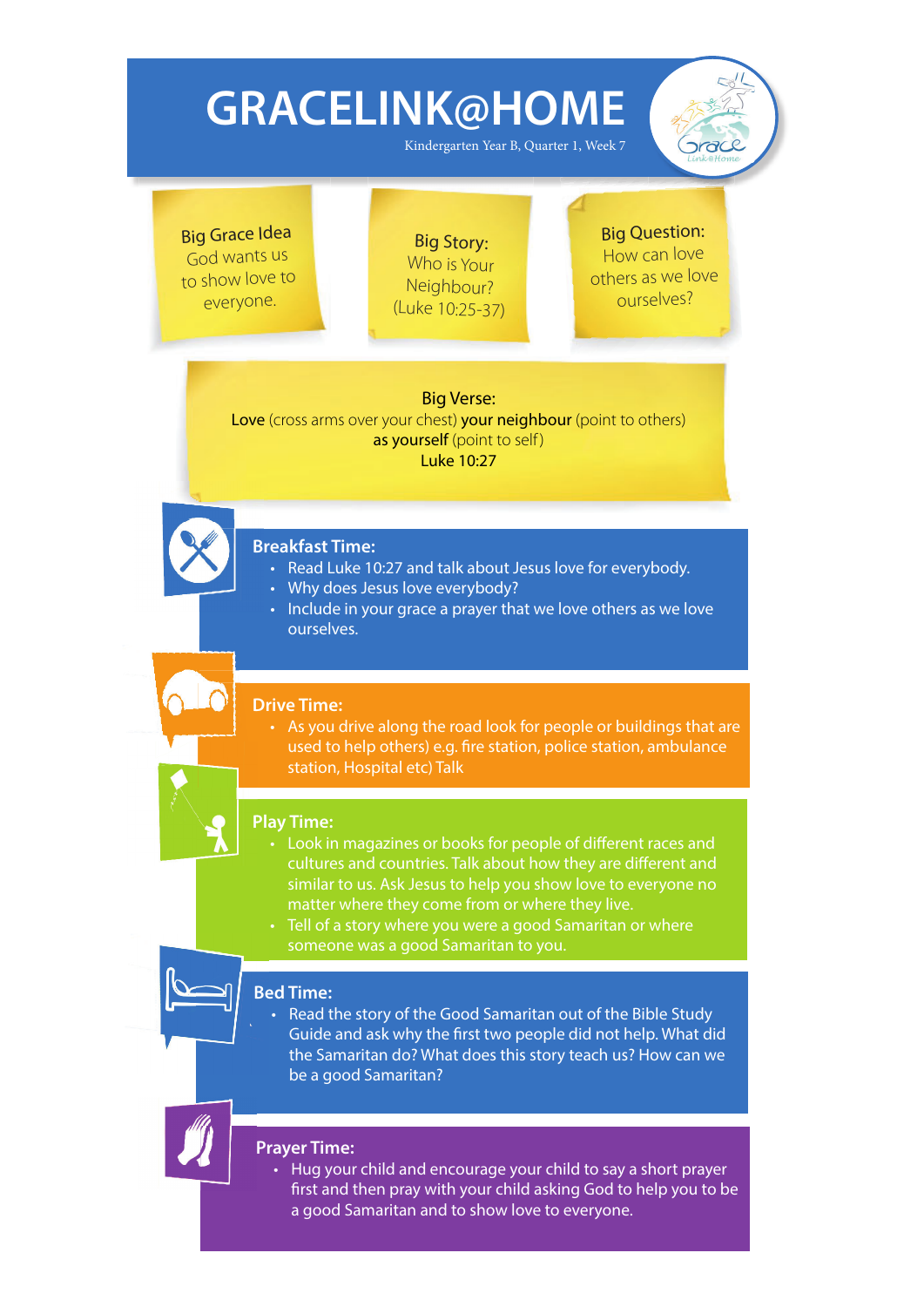Kindergarten Year B, Quarter 1, Week 8

pract

Big Grace Idea Jesus does what is best for us.

Big Story: Lazarus, Come  $Q$ ut John 11:1-44

Big Question: What is Jesus <sup>p</sup>lan for us?

### Big Verse:

Jesus (point upward) loved (hug self) Martha (show Martha puppet or finger) and her sister (show Mary puppet or finger) and Lazarus (show Lazarus puppet or finger) John 11:4



## **Breakfast Time: B**

- Ask family about their plans for the day.
- Talk about the fact that Jesus has a plan for our lives and he knows what is best for us.
- Say a prayer about committing family plans to God.

### **Drive Time:**

• As you drive along the road point out people on bikes wearing helmets. Point out that we have to wear helmets even if we don't want to as that is best for us. Talk about how Jesus does what is best for us, even though it may not be what we want.



### **Play Time:**

Take your child to a cemetery to visit the grave of someone dear to your family. Talk about what happened to Lazarus and this is what will happen to the loved one when Jesus comes again. (Read 1 wrapping him in a roll of toilet paper or similar and make a cave under a table or similar and have fun calling the child out of the grave and unwrapping them. Talk about how Jesus loved Lazarus and his family.

### **Bed Time: Be**

- Read the story of Lazarus out of the Bible Study Guide and ask why Jesus waited to visit Lazarus. What was his plan?
- Why did Jesus cry?
- What did he do to Lazarus? What can we learn from the story?

### **Prayer Time:**

• Hug your child and encourage them to say a short prayer first and then pray with your child asking God to help us to trust him as he works out His plan for us. "Thank you Jesus that you do what is best for us."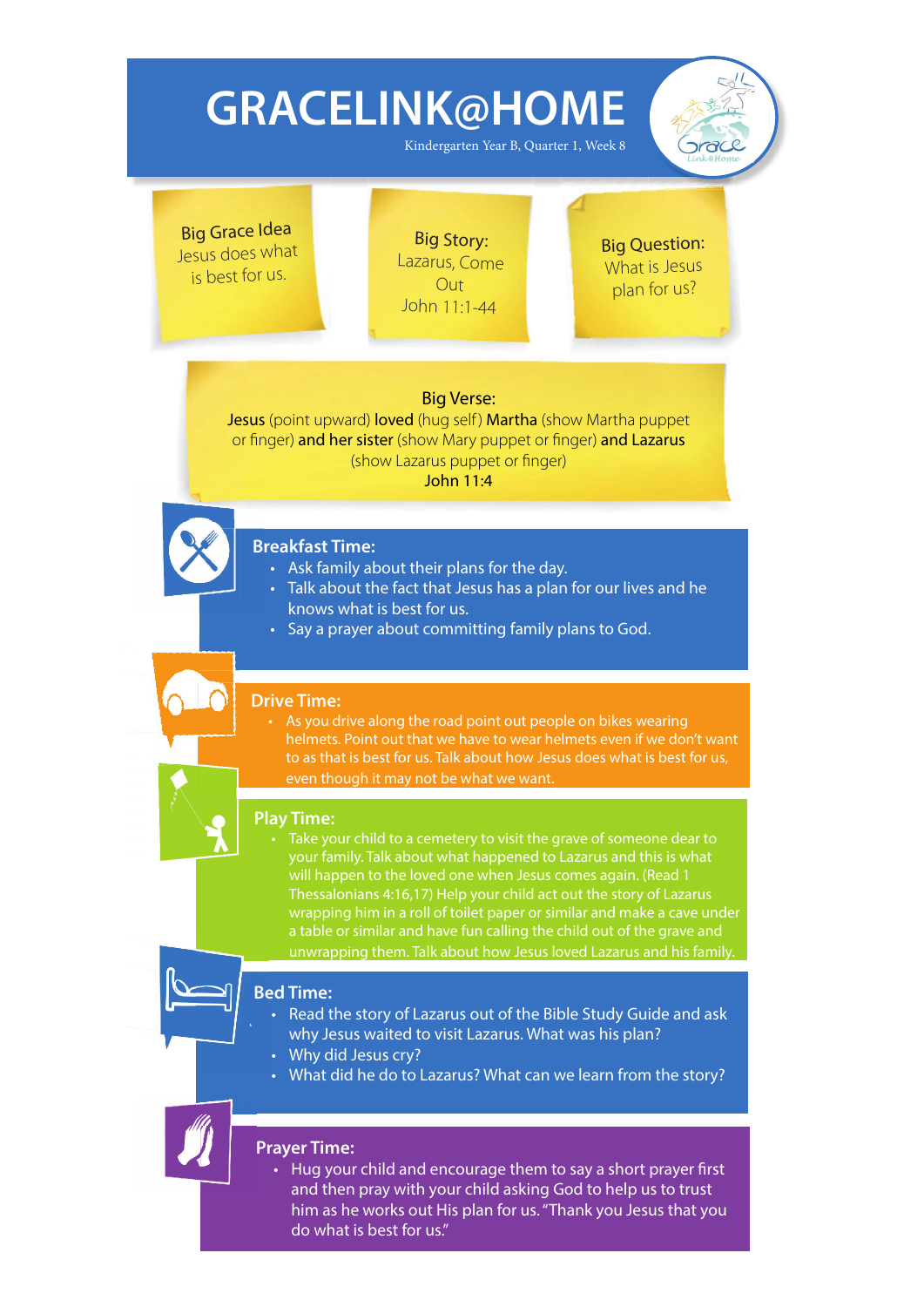Kindergarten Year B, Quarter 1, Week 9



Big Grace Idea We worship Jesus when we praise Him.

Big Story: A Praise Parade (Luke 19:28-40)

Big Question: What can we praise God for?

### Big Verse:

Blessed (hands outstretched as if blessing someone) is the king (hands up as if putting on a crown) who comes (motion to come toward you) in the name (point to mouth) of the Lord! (point upward) Luke 19:38



## **Breakfast Time: B**

- Talk about how we can be thankful for what we have?
- How can we praise someone, how can we praise God?
- During grace pray a prayer of praise to God for all he has done for the family.

#### **Drive Time:**

• Sing praise songs about Jesus. As you drive along; identify things out the window you can praise God for, e.g. trees, home, flowers, river, hospital, food.



### **Play Time:**

- Take a walk in the front or backyard and identify things that we can praise God for. Find a rock each hold the rocks and say "if we did not praise Jesus, the rocks would." Hold the rock and sing praise songs together.
- Take your child to visit a real horse or donkey or pretend that you are the donkey and give the child a ride. Help them tell the Bible story as he rides the donkey.

## **Bed Time: Be**

- Read the story out of the Bible Study Guide.
- Ask your child what the story means. Why did Jesus ride a donkey into Jerusalem? Why did the religious leaders try to stop the people crying out? What did Jesus say? How can we praise Jesus?

### **Prayer Time:**

• Hug your child and encourage them to say a short prayer first and then pray with your child praising God for all the things you have done today. Thank Jesus that we can worship Him by praising Him.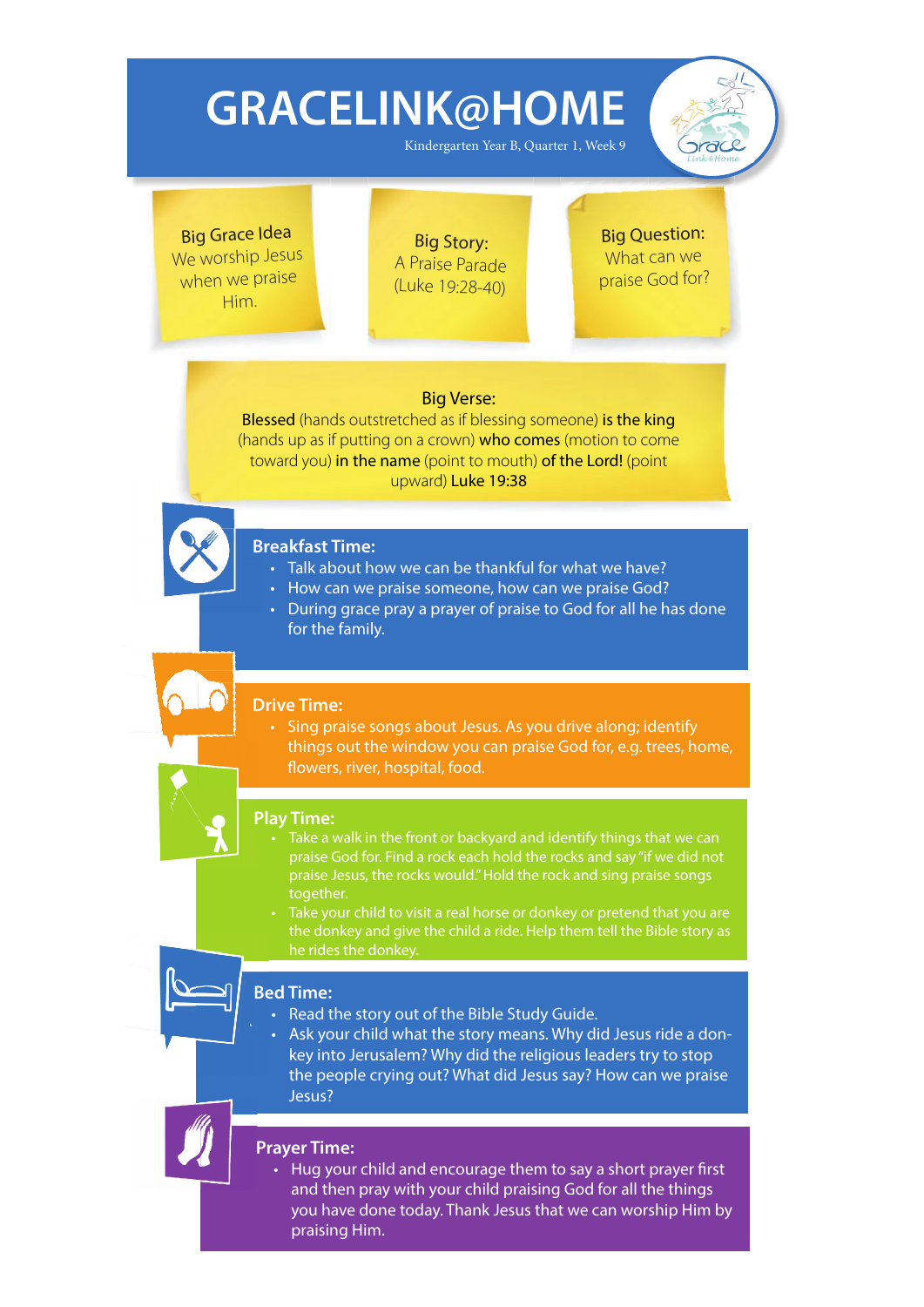Kindergarten Year B, Quarter 1, Week 10



Big Worship Idea We praise Jesus for showing us His love.

Big Story: A Special Supper (John 13:1-17; Luke 22:15-19)

## Big Question:

How is Jesus going to show His love for us today?

### Big Verse:

He (point upward) now showed (hands outstretched with palms up as if showing or offering something to someone) **them...** (point to others) His love. (fold arms across chest) John 13:1



### **Breakfast Time: B**

- Ask each child to describe a way Jesus shows his love to your family.
- How can you show love to others. Think of a few different ways.
- Say a prayer of praise to God for showing His love to your family in the ways described.

### **Drive Time:**

• As you drive along talk about how people travelled in Jesus time. Talk about how dusty and dirty their feet would be.



### **Play Time:**

this food with His disciples and what it means. Give your child some grape juice and crackers. Eat them together and talk about how much Jesus loves us. Wear sandals and walk in dust or mud with your child. Then wash their feet and talk about why Jesus washed his disciple's

## **Bed Time: Be**

• Read the story out of the Bible Study Guide. Ask your child why did Jesus wash the feet of His disciples? What does the grape juice mean? What does the bread mean? How did Jesus show his love?

### **Prayer Time:**

• Hug your child and encourage them to say a short prayer first and then pray with your child "thanking God for showing His love to us. Help us as a family to also serve others with love too."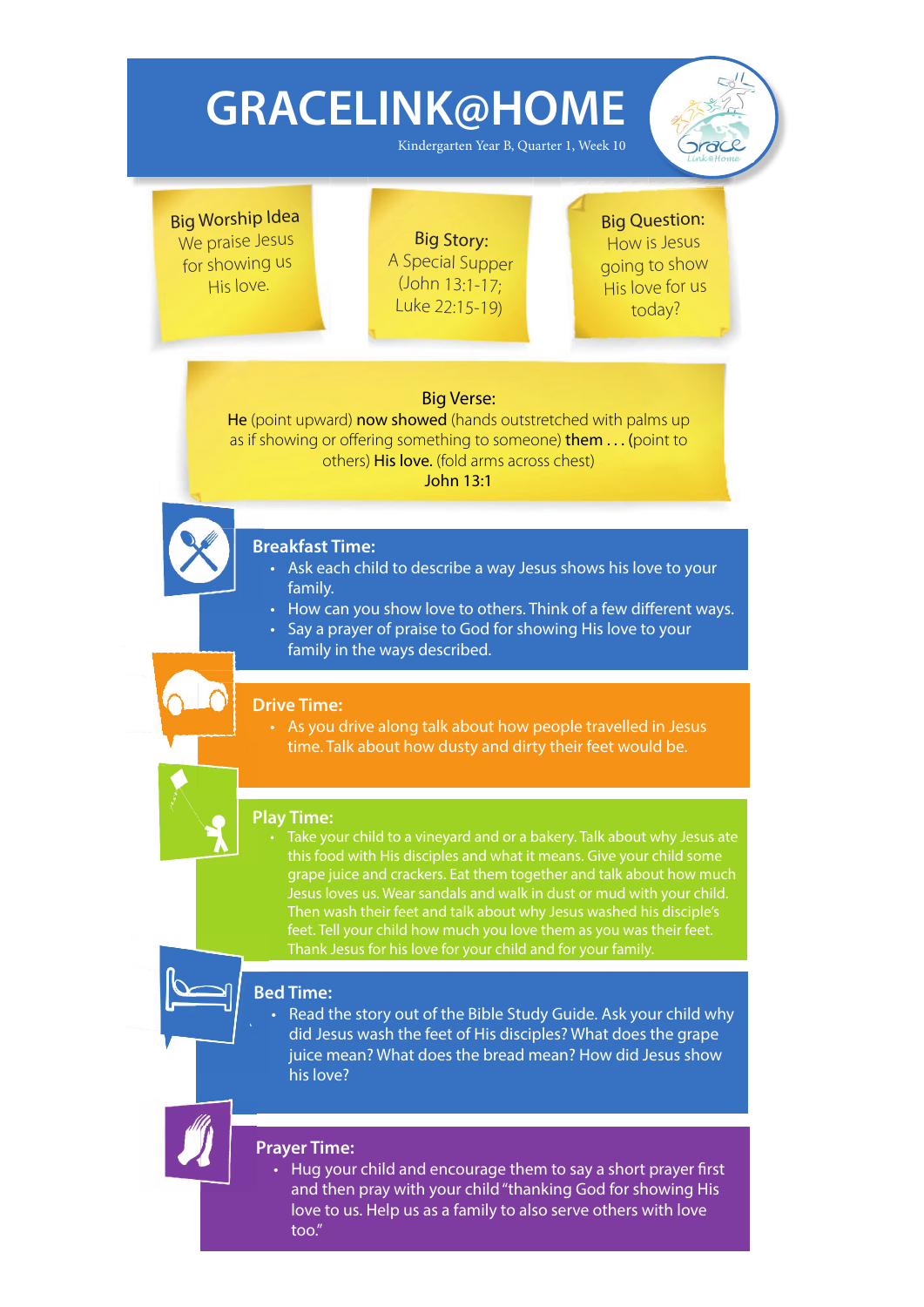Kindergarten Year B, Quarter 1, Week 11



Big Worship Idea We praise Jesus for doing hard things for us.

Big Story: Jesus Loves Me (Luke 22:39-46, 54-23:25)

Big Question: What has Jesus done for us that was really hard?

### Big Verse:

You are worthy . . . God (point upward) to receive (with both hands, reach forward then draw back) **glory and honour** (wiggle finger while bringing hands from waist to chest) and power (put arms up as if showing arm muscles) Revelation 4:11



### **Breakfast Time: B**

- Ask each family member what the hardest thing they have ever had to do is.
- How did you feel after doing something really hard?
- During grace thank Jesus for doing something really hard and suffering for

#### **Drive Time:**

• Sing 'Oh friend do you love Jesus' or a similar song. As you drive along talk about how Jesus was not mean to people who hurt him. Talk about how we can act when people are mean to us.



## • Walk in the garden or nearby bush and have child carefully feel sharp

- thorns or prickles. Tell your child about the crown of thorns that Jesus wore. Help your child make a crown of thorns and a heavenly crown.
- Talk about how bad people were when they did those mean things wear when Jesus comes again.

## **Bed Time: Be**

• Ask your child about something naughty they have done. Write it on paper. Ask Jesus to forgive them and then show them what Jesus does with the naughty things we have done by screwing the paper up and throwing it away. Ask your child if they have any questions about the story.



• Hug your child and encourage them to say a short prayer first and then pray with your child "thanking God that He did something that was really hard for us and now we can come to him with when we do naughty things and he helps us."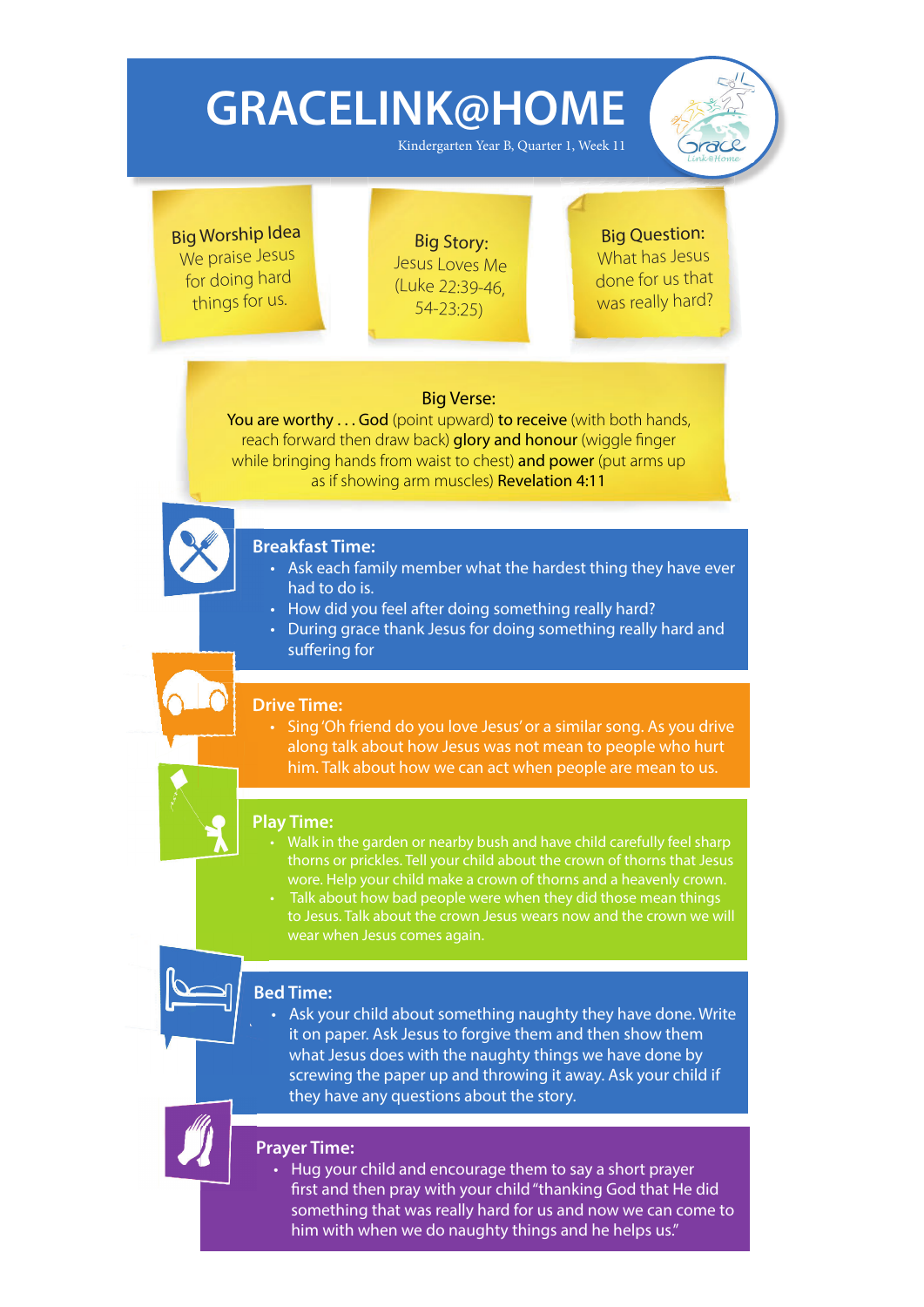Kindergarten Year B, Quarter 1, Week 12



Big Grace Idea We praise Jesus because He died and rose again.

Big Story: He's Alive! (Luke 23:26-24:12)

Big Question: What we can find that represents new life today?

### Big Verse:

We (point to self, then others) believe (point to head) that Jesus (point upward) died (palms up, then turn them down) and rose again (lift hands upward) 1 Thessalonians 4:14



## **Breakfast Time: B**

- Cook hardboiled eggs for breakfast. Eat an egg and then hold up the empty shell and talk about the fact that the egg is empty just like the grave was empty because Jesus is alive.
- Say a prayer thanking Jesus for his death and resurrection to give us new life.

### **Drive Time:**

• Sing Jesus loves me or similar especially the third verse. As you drive, talk to your child about how much you love your child and what you would do to protect them or help them.



### **Play Time:**

- them in icing sugar. Help your child to give them to someone and tell
- life (baby animal, nest, plant, egg, etc).
- 

### **Bed Time: Be**

- Read the story out of the Bible Study Guide. While reading pause at appropriate places and let your child say "He did it for me." Ask your child why did Jesus die? Whose sins did he die for?
- How much does Jesus love us?

#### **Prayer Time:**

• Hug your child and encourage them to say a short prayer first and then pray with your child "thanking God that He died and rose again so that we can have new life"